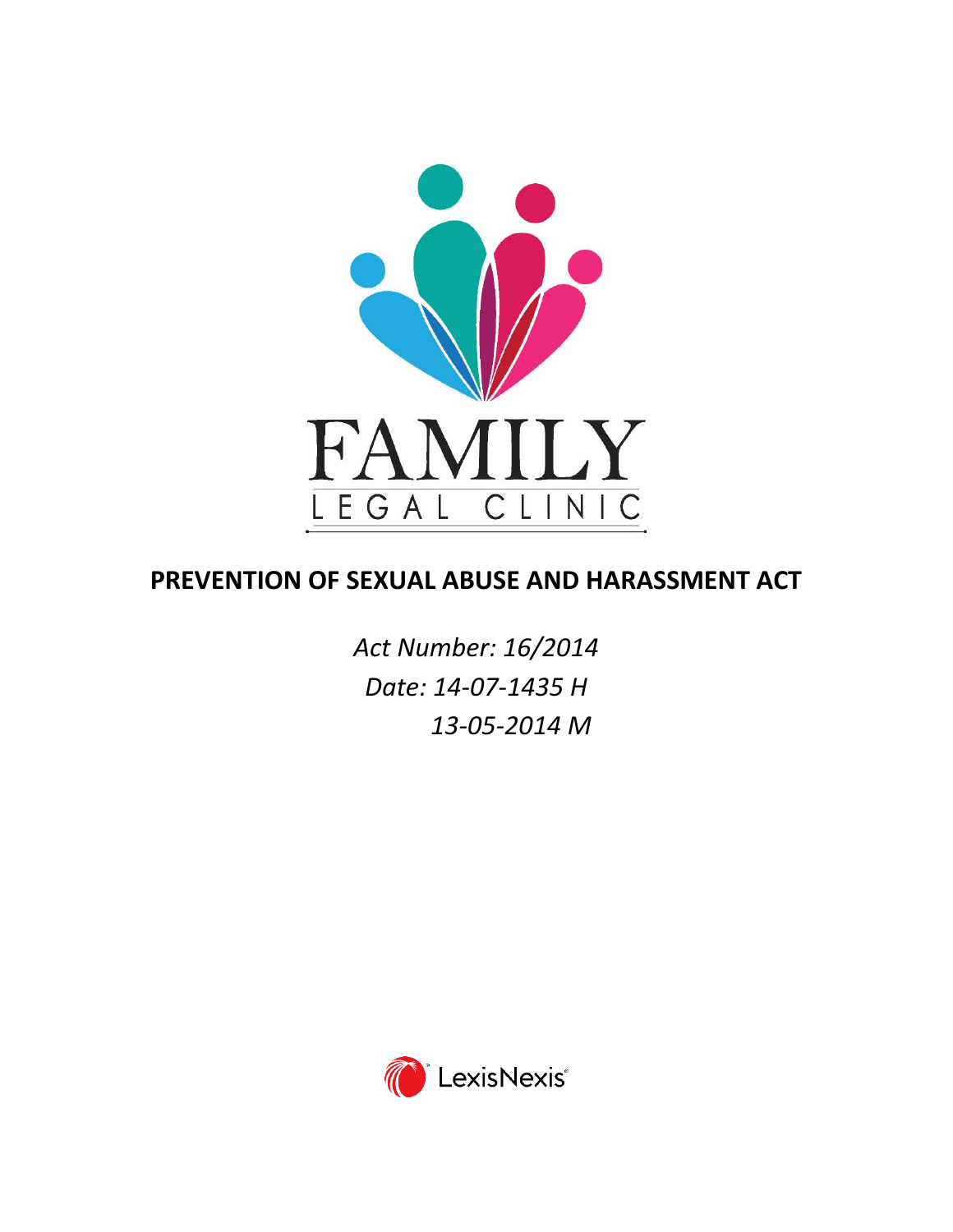

*Act number: 16/2014 Date: 14-07-1435 H 13-05-2014 M*

#### **PREVENTION OF SEXUAL ABUSE AND HARASSMENT ACT**

### **CHAPTER 1**

#### **INTRODUCTION**

- *Introduction and short title* **1.** (a) This is an Act to define what constitutes sexual abuse and harassment, to outline: responsibilities of different parties, and measures to be taken to prevent such acts; in an effort to prevent acts of sexual abuse and harassment in places of employment, and institutions that provide educational services, health services and other institutions that provide social service.
	- (b) This Act may be cited as Prevention of Sexual Abuse and Harassment Act.
- *Sexual Abuse and Harassment* **2.** (a) For the purpose of this Act, "sexual abuse and harassment" shall mean a sexual act done against or in relation to a person, by another person without the consent of that first person.
	- (b) For the purpose of subsection (a) of this Section, where the victim deduces, comprehends, understands or interprets a sexual intent from the speech, or words, or writings, or drawings, or image, or sound, or act, or movement, or look or any other act of a person who performs such an act, it shall be deemed as a sexual act done against or in relation to a person.
	- (c) For the purpose of this Section, the standard for determining that an act of sexual abuse and harassment has occurred against a person is the deduction, comprehension, understanding or inference a sexual intent from the act in question by a person of sound mind in the community, in addition to the circumstances surrounding the commission of the act.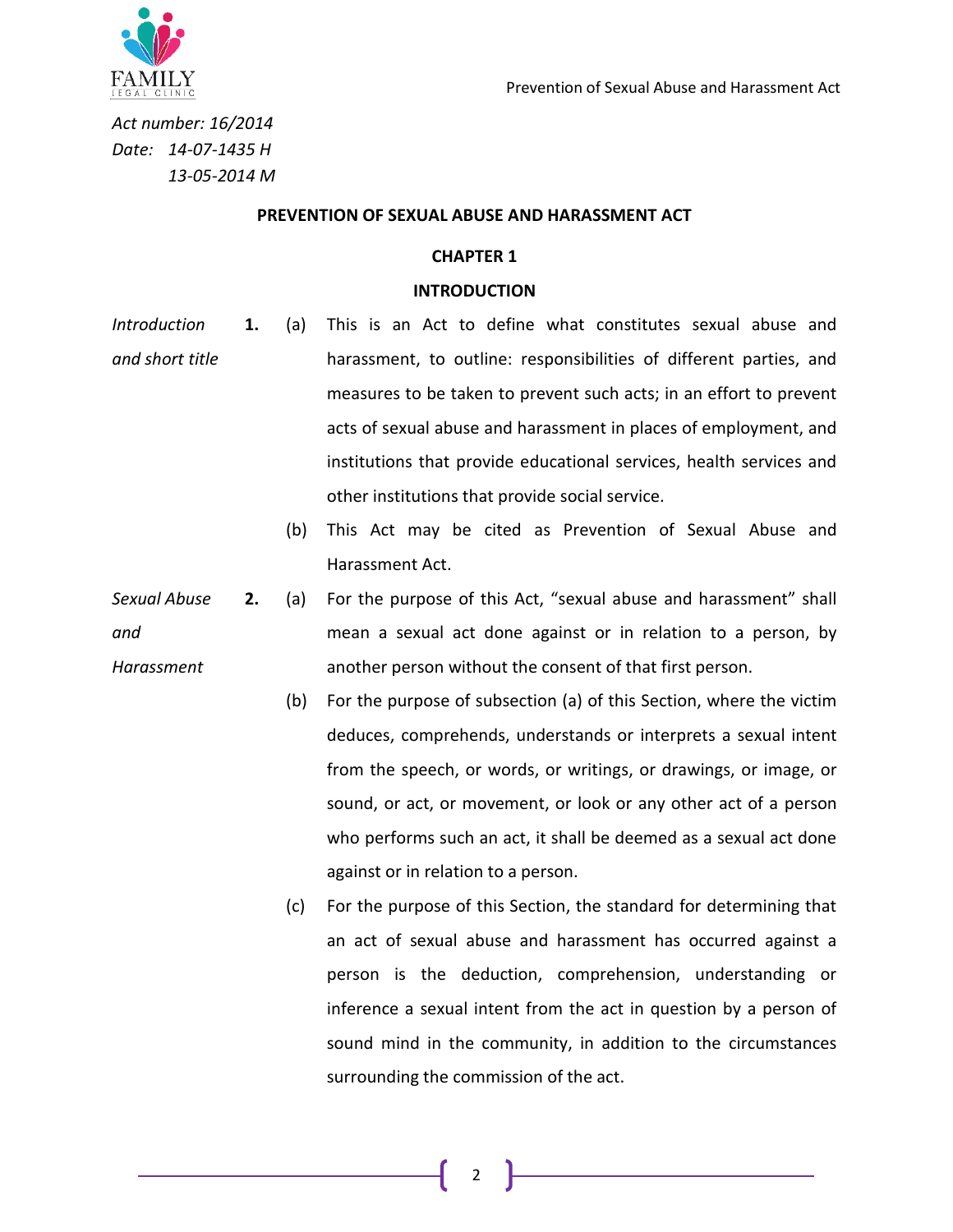

(d) For the purpose of this Section, determination that an act of sexual abuse and harassment has occurred against a person shall be made on the balance of probabilities.

# **CHAPTER 2**

## **PREVENTION OF SEXUAL ABUSE AND HARRASMENT IN THE WORKPLACE**

*Prohibition of sexual abuse and*  **3.** An employer, or any other person employed in the workplace shall not commit an act of sexual abuse and harassment against a co-worker who works with or under the person in question.

*harassment in* 

*the workplace*

- *Persons who seek employment* **4.** (a) An employer shall not subscribe to acting in a manner that gives the impression that a person seeking employment, in any place of employment, will be able to secure the job by concurring with acts of sexual abuse and harassment perpetrated by the employer.
	- (b) An employer shall not maintain his conduct or speech in a manner that may give the impression to the persons whom seek employment that the acquiesce to the acts of sexual abuse and harassment perpetrated by the employer is a reference for choosing a candidate for employment.
- *Remaining in employment and appraisal* **5.** An employer shall not act in a manner that may give the impression to the employee that them remaining in employment or appraisal is contingent on acceptance to acts of sexual abuse and harassment perpetrated by others employed in the workplace.
- *Nondeprivation from the rights* **6.** (a) The place of employment shall not be designed in such a way to create an impression that the rights and benefits that are inherent to all employees or appraisals will only be available for those who consent to acts of sexual abuse and harassment perpetrated by the employer, or that such persons will be given priority; or that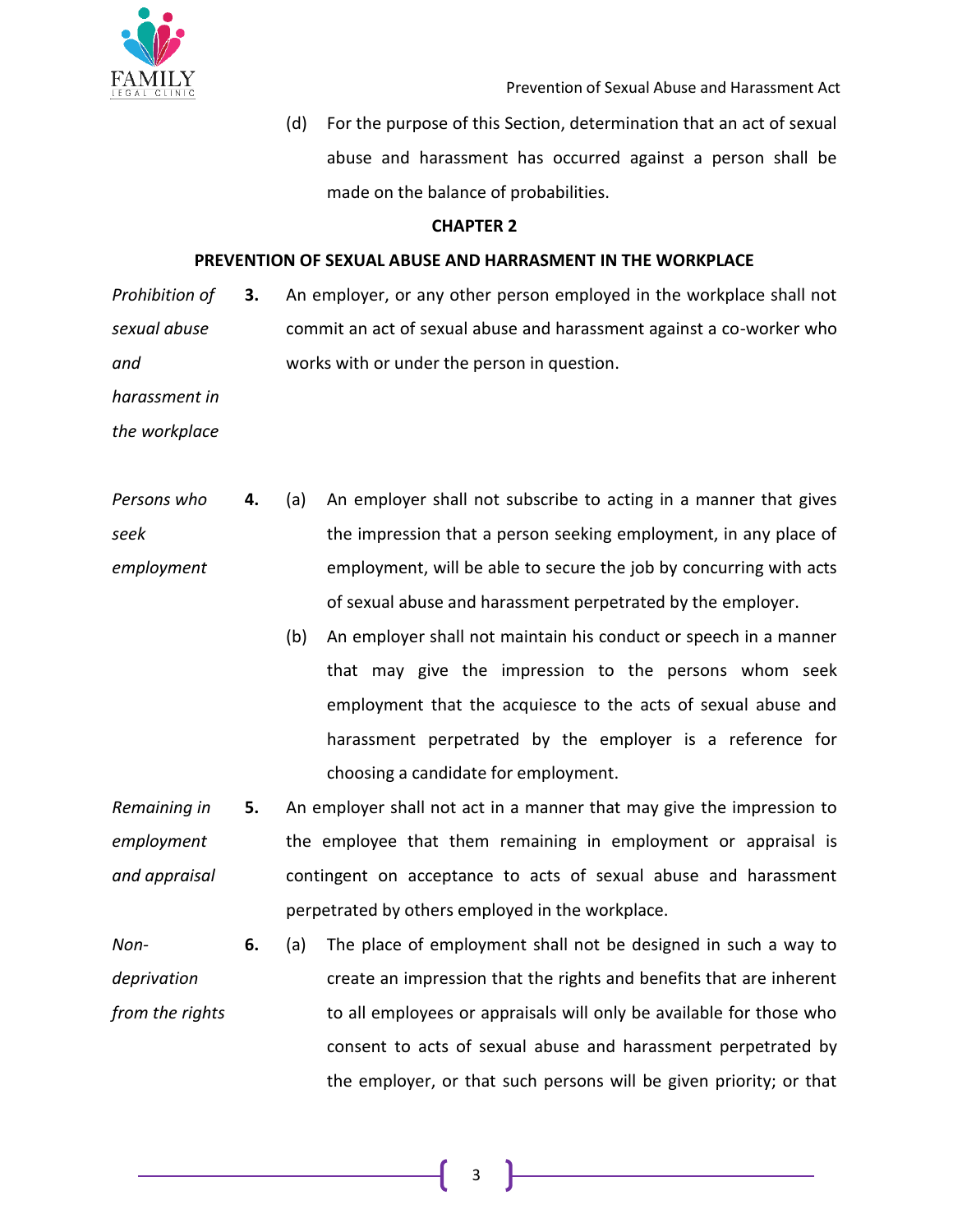

such rights will not be available to those who do not consent to such acts.

(b) Submitting a complaint or being a witness in relation to an act of sexual abuse and harassment that is investigated under this Act, shall not be a reason that a person is deprived of the opportunity for employment, the right to remain employed, or the opportunity for advancement, or from any other rights that are inherently afforded to persons in employment.

*Adequate measures to be taken by employer*  **7.** (a) It is the responsibility of employers to take adequate measures to make the workplace free of, and protected from, acts of sexual abuse and harassment, and to ensure that the workplace will not cause a negative impact on the work of employees due to such incidents.

- (b) Following knowledge of the occurrence of an act of sexual abuse or harassment, an employer shall take measures to prevent such acts, in the workplace in order to ensure that the victim does not suffer any further damage.
- (c) Where the employer was aware of occurrence of such acts of sexual abuse and harassment in the workplace, the employer shall take responsibility for damages suffered by the victim of the abuse or harassment.
- *Displaying the policy on sexual harassment* **8.** (a) Every place of employment shall openly display their policy on sexual harassment where the employees and others who obtain their services can see and indicate that sexual harassment is prohibited by law and that measures will be taken against persons who commit such acts.
	- (b) Workplaces shall make arrangements to make publicly available and accessible; complaints of sexual harassment, forms for submission of complaints, the procedure to be followed, and the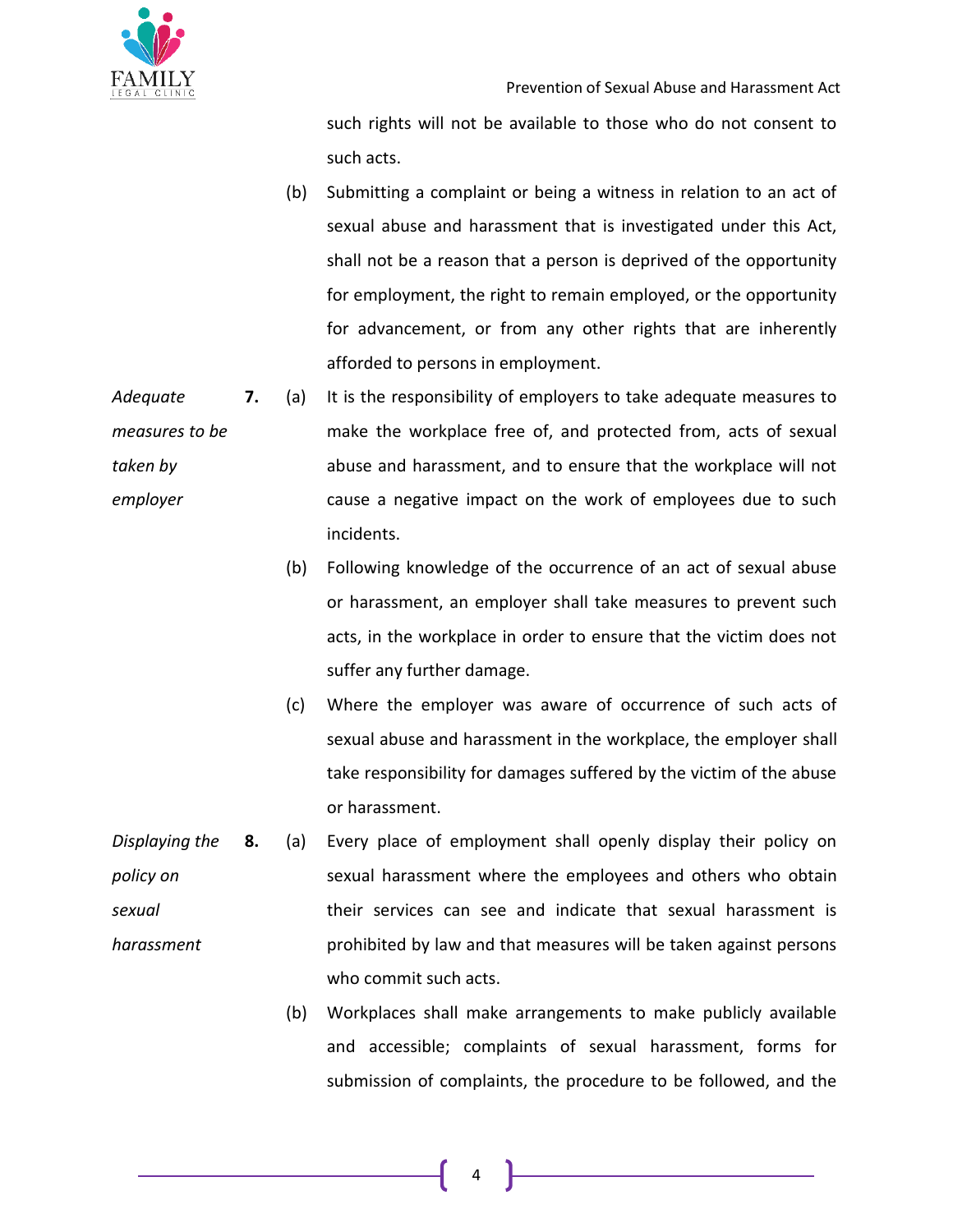

measures that will be taken against such acts.

(c) All places of employment shall brief their employees, clearly, on their respective Sexual Harassment Policy.

## **CHAPTER 3**

#### **PREVENTION OF SEXUAL ABUSE AND HARASSMENT IN INSTITUTIONS**

- *Prohibition of sexual abuse and harassment in institutions* **9.** A senior official or an employee of an institution shall not sexually harass or abuse a person who seek the services of the institution. If the institution is a shelter for children or other persons, the children or persons in the care of the institution shall not be sexually harassed or abused. In the same manner, a person who obtains the services of the institution shall not sexually harass or abuse a person who provides services in the institution.
- *Responsibilities*  **10.** It is the responsibility of senior officials of institutions to take adequate *of senior officials of institutions* measures to make the institution free and protected from acts of sexual abuse and harassment, and to prohibit commission of acts of sexual abuse and harassment against persons who seek their services, and formulate policies to be employed for that purpose, and to inform about those policies to the employees and person who seek their services.
- *Acts of senior officials and employees of*  **11.** Senior officials and employees of institutions shall not maintain their conduct in a manner that may lead to any of the following, or give such an impression to those who seek the services of the institutions:

*institutions*

- (a) that a person seeking the services of the institution will only be provided with that service by acquiescing to the acts of sexual abuse and harassment by the senior official or employee of the institution;
- (b) that services provided by the institution will only be expedited, or a slot from the institution will only be made available by acquiescing to the acts of sexual abuse and harassment by the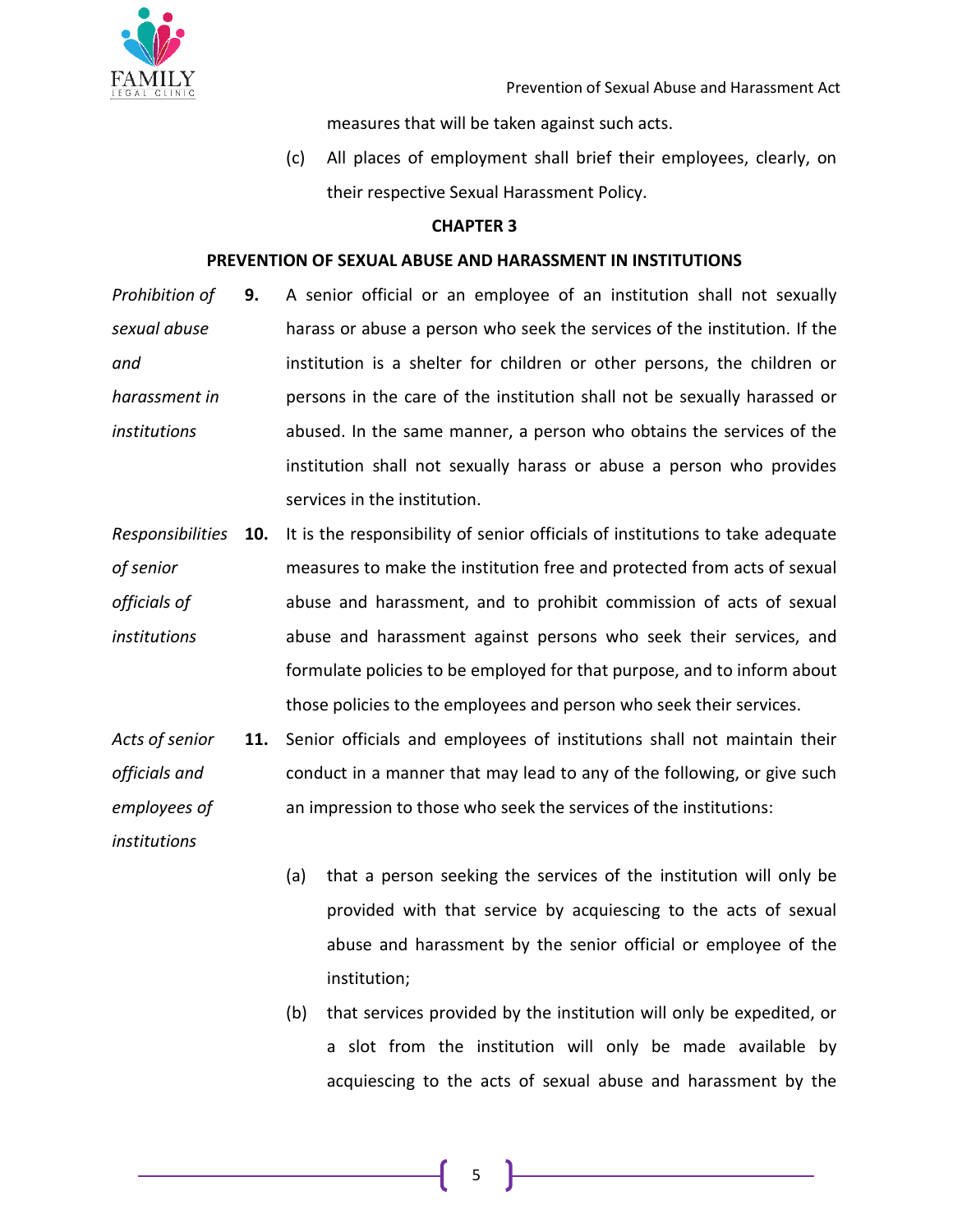

senior official or employee of the institution;

- (c) that persons who acquiesce to the acts of sexual abuse and harassment by the senior official or employee of the institution will be given priority when it comes to services that need to be provided equally by the institutions;
- (d) that the services or benefits or concession that ought to be provided to children or other persons will only be provided by acquiescing to acts of sexual abuse and harassment, where the institution is one that provides shelter for children and other persons;
- (e) that person who acquiesce to acts of sexual abuse and harassment will not be terminated from the institutions even though their termination is warranted.
- *Institutions to be free from sexual abuse and harassment* **12.** It is the responsibility of senior officials of institutions to make the institutions safe and free from despicable acts such as sexual abuse and harassment for those who seek the services of institutions and where the institutions are shelters for children and other persons, for the children and other persons.
- *Displaying the policy on sexual harassment* **13.** (a) Institutions shall openly display their policy on sexual harassment where those who obtain their services, and if the institution is a shelter for children and other persons, where the children and other persons can see and indicate that sexual harassment is prohibited by law and that measures will be taken against persons who commit such acts.
	- (b) Institutions shall make arrangements to make publicly available and accessible complainants of sexual harassment, forms for submission of complaints, the procedure to be followed, and the measures that will be taken against such acts.
	- (c) Those who are interested in obtaining the services of an institution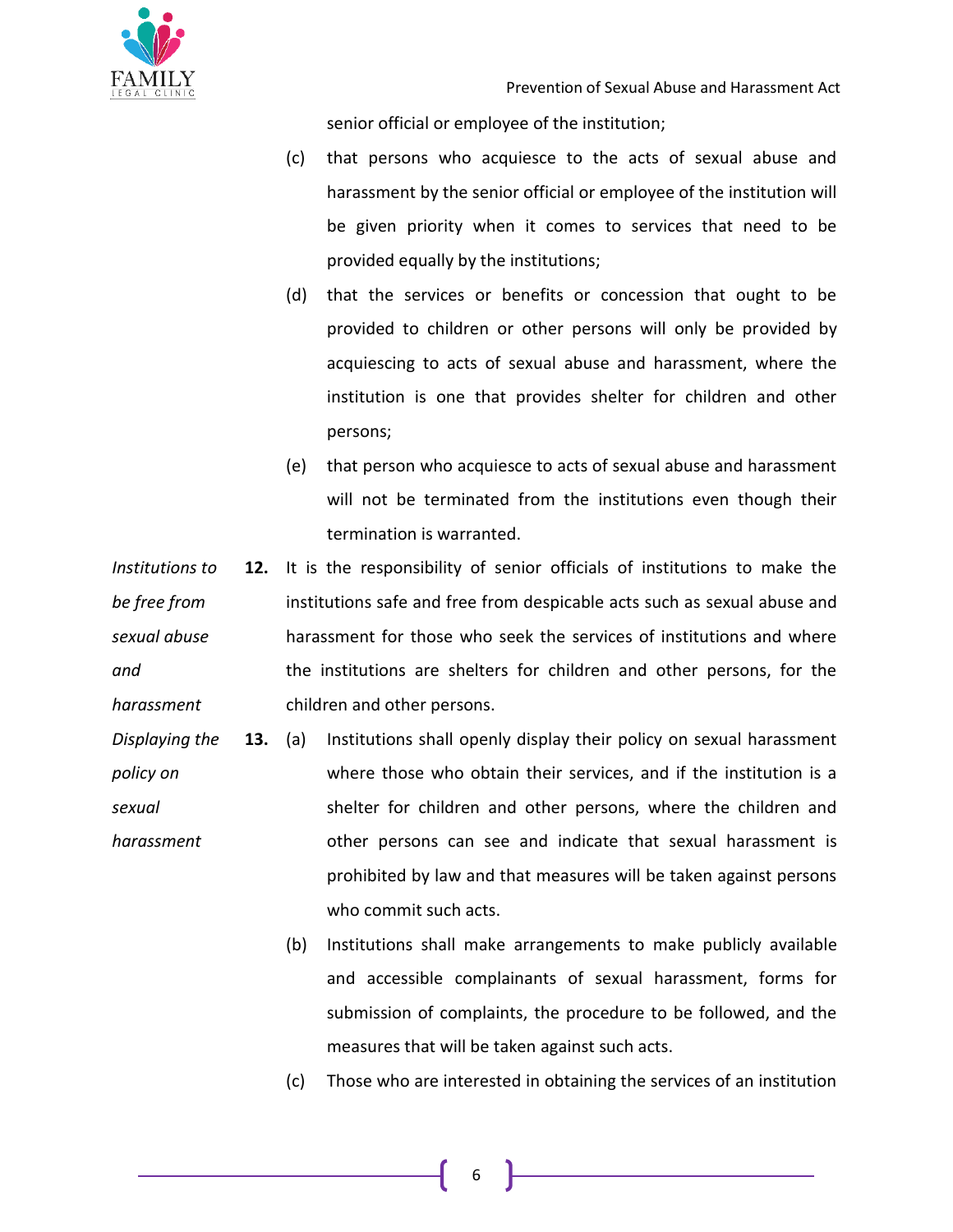

shall be clearly briefed on their policy on sexual harassment, in a manner organized by the institutions.

## **CHAPTER 4**

# **SUBMISSION OF COMPLAINTS**

- *Right to submit complaint* **14.** (a) Where an employer or co-worker commits an act of sexual abuse or harassment against the employee; any employee shall have the right to submit a complaint to the committee for prevention of sexual abuse and harassment established in the workplace under section 17 of this Act.
	- (b) A person who seeks the services of an institution shall have the right to submit a complaint to the committee for prevention of sexual abuse and harassment established in the institution under Section 17 of this Act, where a senior official or an employee of the institution commits an act of sexual abuse and harassment against the person.
- *Complaints for prioritizing persons who acquiesce to sexual harassment* **15.** A complaint maybe submitted against the employer where a person was deprived of the opportunity for employment, or appraisal for reason of their refusal to acquiesce to the acts of sexual abuse and harassment of the employer; where another person who did acquiesce to the acts of sexual abuse and harassment of the employer secured employment or appraisal.
- *Complaints to another workplace or institution* **16.** A complaint can be made to the committee on prevention of sexual abuse and harassment established in the respondent's workplace, where the respondent to any acts of sexual abuse or harassment does not work in the same establishment as the complainant.
- *Committee on prevention of sexual abuse*  **17.** (a) A committee for investigating and taking measures with respect to complaints made about sexual abuse and harassment, titled "Committee on Prevention of Sexual abuse and Harassment" shall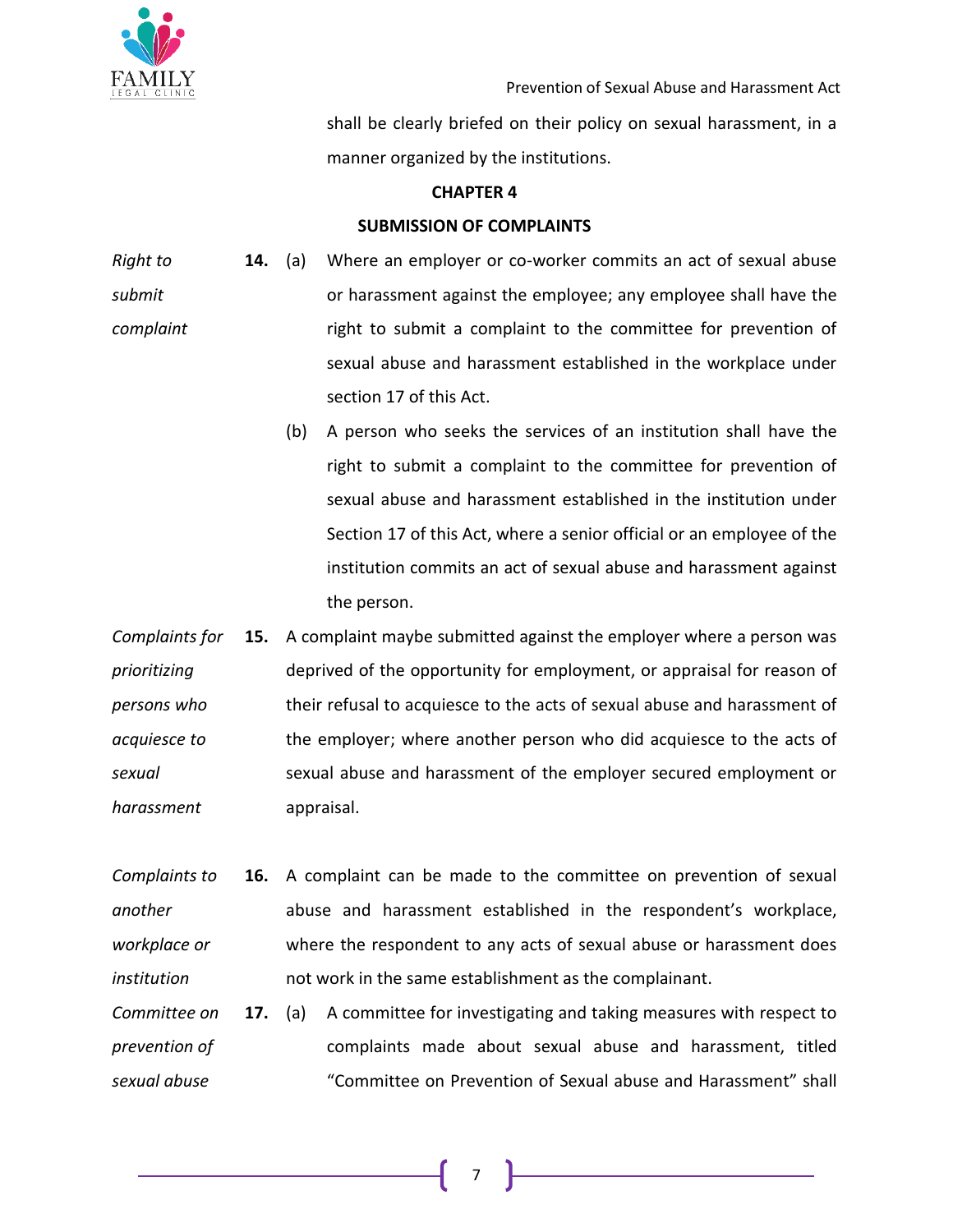

*and harassment* be established in every workplace that consists of more than 30 employees.

- (b) Notwithstanding subsection (a) of this Section, this Section does not prevent such committees being formed in main secretariat, or holding company or if it is a department, in the relevant ministry, where there are number of employees are not enough to establish the committee.
- (c) Notwithstanding subsections (a) and (b) of this Section, this Section requires establishment of the committee stated in subsection (a) of this Section, in every ministry, President's Office, independent institutions, people's majlis and all courts established under the law.
- (d) Notwithstanding subsection (c) of this Section, in courts with less than 30 employees, the committee stated in subsection (a) of this Section shall be established in the Department of Judicial Administration, for looking into complaints of sexual abuse and harassment.
- (e) The committees that are required to be established pursuant to subsections (a), (b) and (c) of this Section, shall be established within 6 months from the date this Act comes into force.
- (f) Complaints of sexual harassment that occurs in places without the committee stated in subsections (a) or (b) or (c) of this Section, shall be submitted directly to the Tribunal.
- *Establishing the committee* **18.** (a) The complaint committee shall be established by the human resources section of the workplace or institution. Where such a section does not exist, the committee shall be formed by senior most official.
	- (b) The committee shall comprise of 3 members.
	- (c) Persons among the senior management of the workplace or the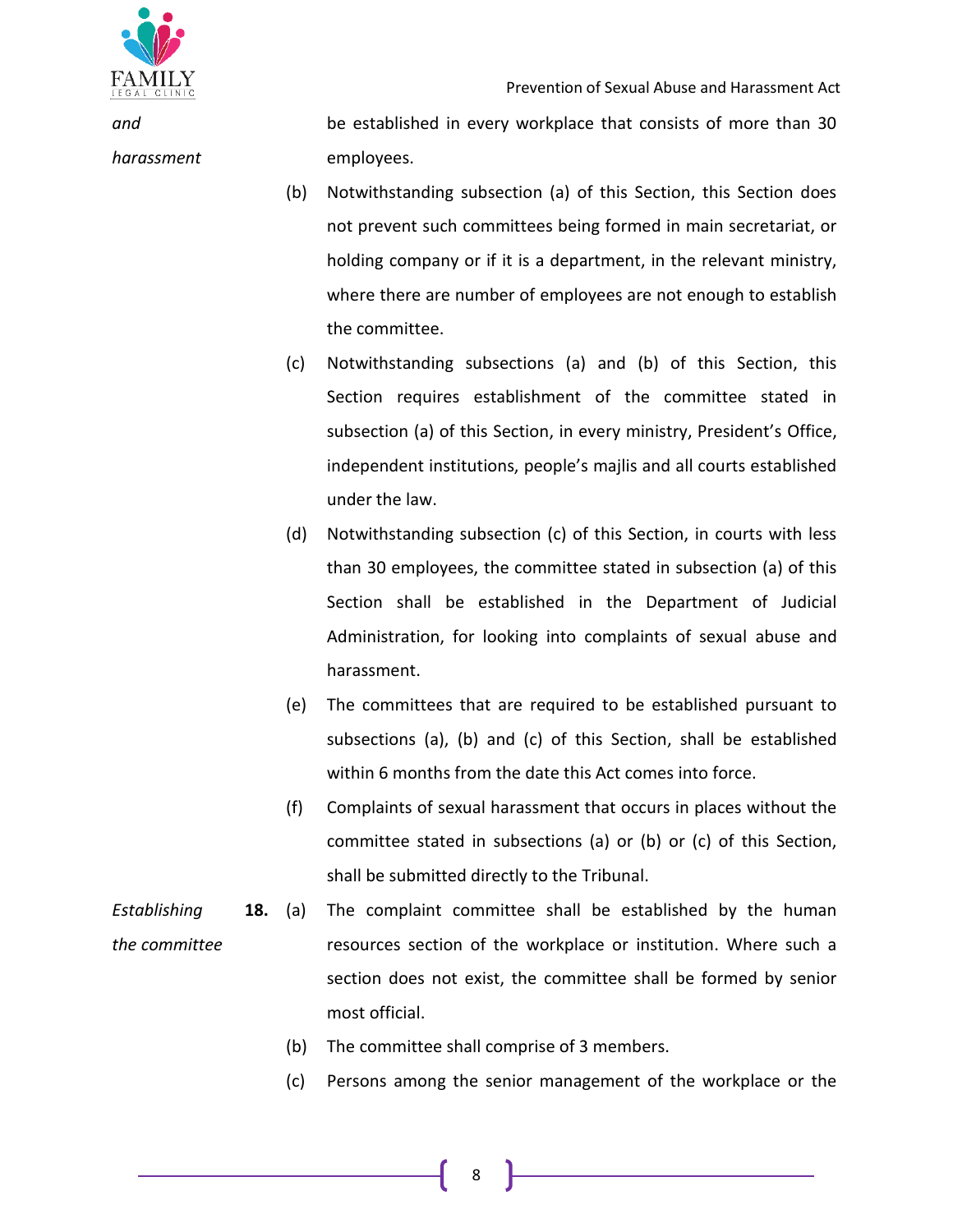

*of the* 

*committee*

institution shall be appointed as members of the committee.

- (d) The committee shall comprise of at least 1 female member.
- (e) A chairperson of the committee shall be elected form among the members.
- (f) A person against who a complaint of sexual abuse and harassment has been made, or a person who has been found to have committed such an act and been penalized for it shall not be appointed as a member of the committee.
- (g) This Section does not prevent the appointment as a member of the committee, of a person who does not belong to the institution in which the committee is established.

*Duties and responsibilities*  **19.** The duties and responsibilities of the complaint committee are stated below:

> (a) Displaying messages that inform tat sexual abuse and harassment is prohibited by law; in the workplace or institutions;

- (b) Conducting awareness programs for employees and customers about prevention of sexual abuse and harassment;
- (c) Where the institution is a shelter for children and other persons; conducting awareness programs for children and other persons about prevention of sexual abuse and harassment;
- (d) Where a complaint was filed, or the committee reasonably believes of occurrence of acts of sexual abuse and harassment, summon and obtain witness statements and evidence regarding a complaint or suspicion of sexual abuse and harassment,
- (e) obtaining relevant documents in relation to a complaint of sexual abuse and harassment;
- (f) conduct investigations in relation to a complaint, and take measures against the person in a manner that would not contravene the Employment Act, where the respondent is found to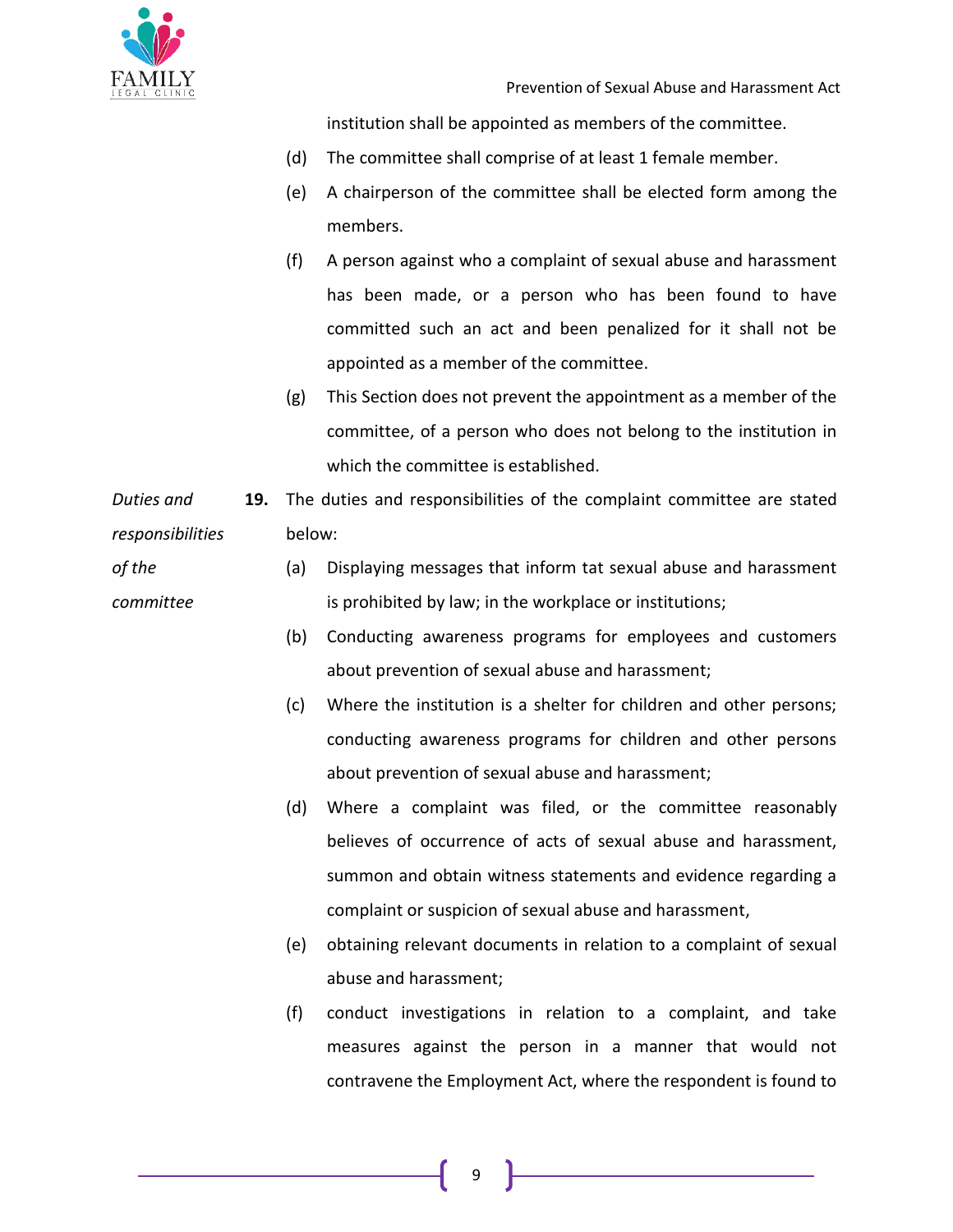

have committed an act of sexual abuse and harassment;

- (g) conduct investigations in relation to a complaint, and direct the complainant to file a case in the relevant investigation authority where the complaint relates to a criminal offence, and aid the complainant to proceed with the case;
- (h) conduct investigations in relation to a complaint, and assist the complainant in reinstating a concession, appraisal or any other right which the complainant was deprived of, where the respondent is found to have committed an act of sexual abuse and harassment; or where the complaint was filed by a customer of an institution, assist the complainant in reinstating an opportunity or right that he was deprived of.
- *Investigation by the committee* **20.** (a) In investigating a complaint made to the committee, the committee shall act according to the procedures set forth in the regulation made under this Act.
	- (b) The workplace or institution shall plan for the complaint committee to conduct their work.
- *Rights of the complainant and the*  **21.** (a) The complainant shall be provided with the following opportunities when the complaint committee investigates a complaint made to it:
- *respondent* (1) to state in detail the complaint being made;
	- (2) to adduce witnesses of his choice.
	- (b) The respondent shall be provided with the following opportunities and information when the complaint committee investigates a complaint made to it:
		- (1) details of the complaint made;
		- (2) to make submissions in his defense.
- *Measures that may be taken*  The complaint committee may take any of the following measures having regard to the gravity of the complaint made, after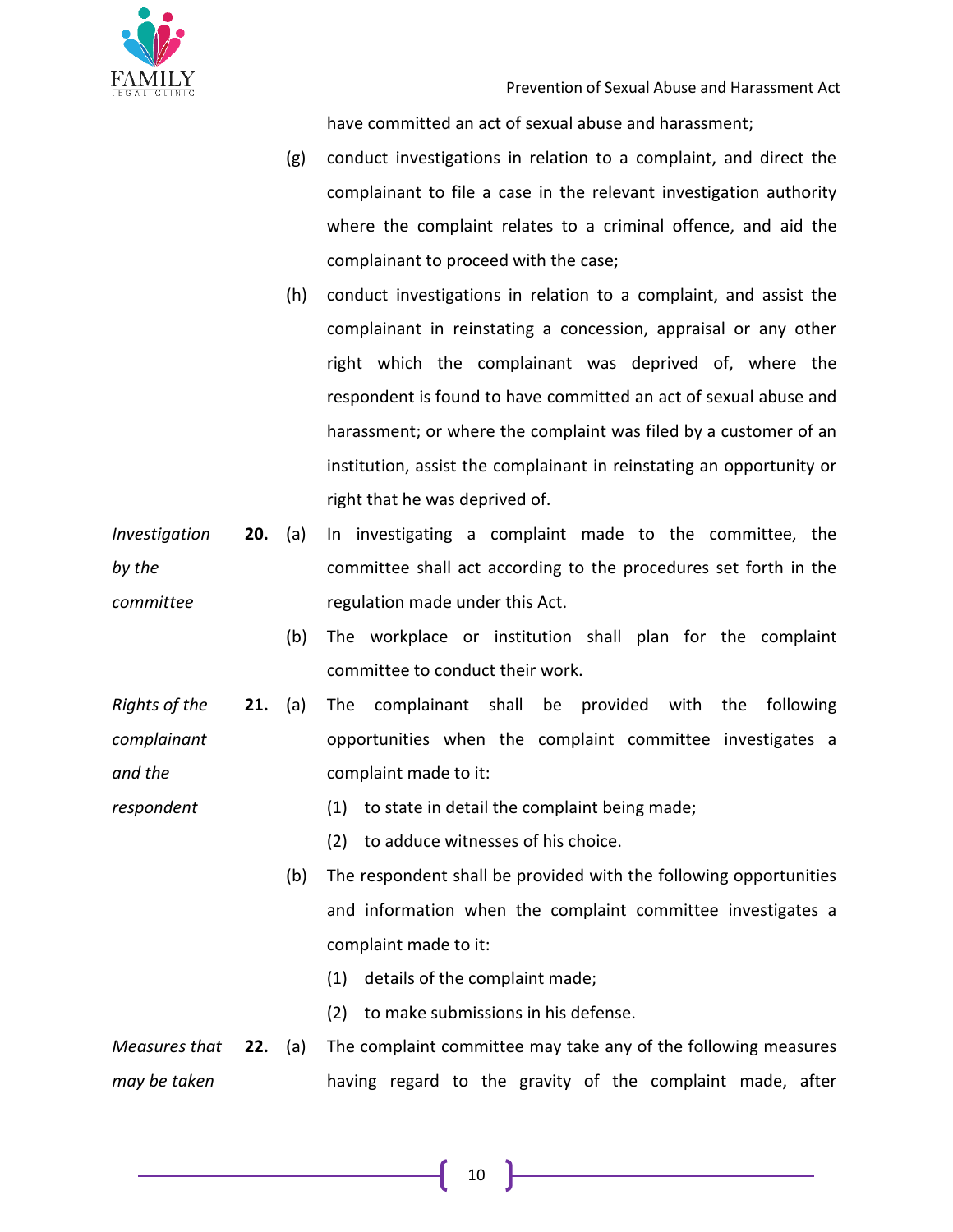

*committee*

*by the* 

investigating the complaint:

- (1) issuing a written advice to the perpetrator of act of sexual abuse and harassment;
- (2) issue a written warning to the perpetrator of act of sexual abuse and harassment, not to repeat such an act;
- (3) suspension of the perpetrator of act of sexual abuse and harassment from employment for a certain period of time;
- (4) preventing the perpetrator of act of sexual abuse and harassment from carrying out his duties;
- (5) demoting the perpetrator of act of sexual abuse and harassment to a position that is lower than the one he was holding;
- (6) terminating the perpetrator of act of sexual abuse and harassment from employment;
- (b) Measures taken against the perpetrator of act of sexual abuse and harassment pursuant to this Section shall be recorded in his employment record.
- *Period for concluding the*  **23.** Unless stated otherwise in this Act, investigation of complaints made to the committee shall be concluded within 60 days.

*investigation*

*committee*

- *Complaints against a*  **24.** The committee may proceed in one of the following ways where the respondent of the complaint is a member of the committee:
- *member of the* 
	- (a) complainant submitting the complaint directly to the Tribunal; or
		- (b) recusing the respondent from the committee and investigating the matter without the respondent;
		- (c) The human resource section or the senior most official of the workplace to formulate a temporary committee with the consent of the complainant.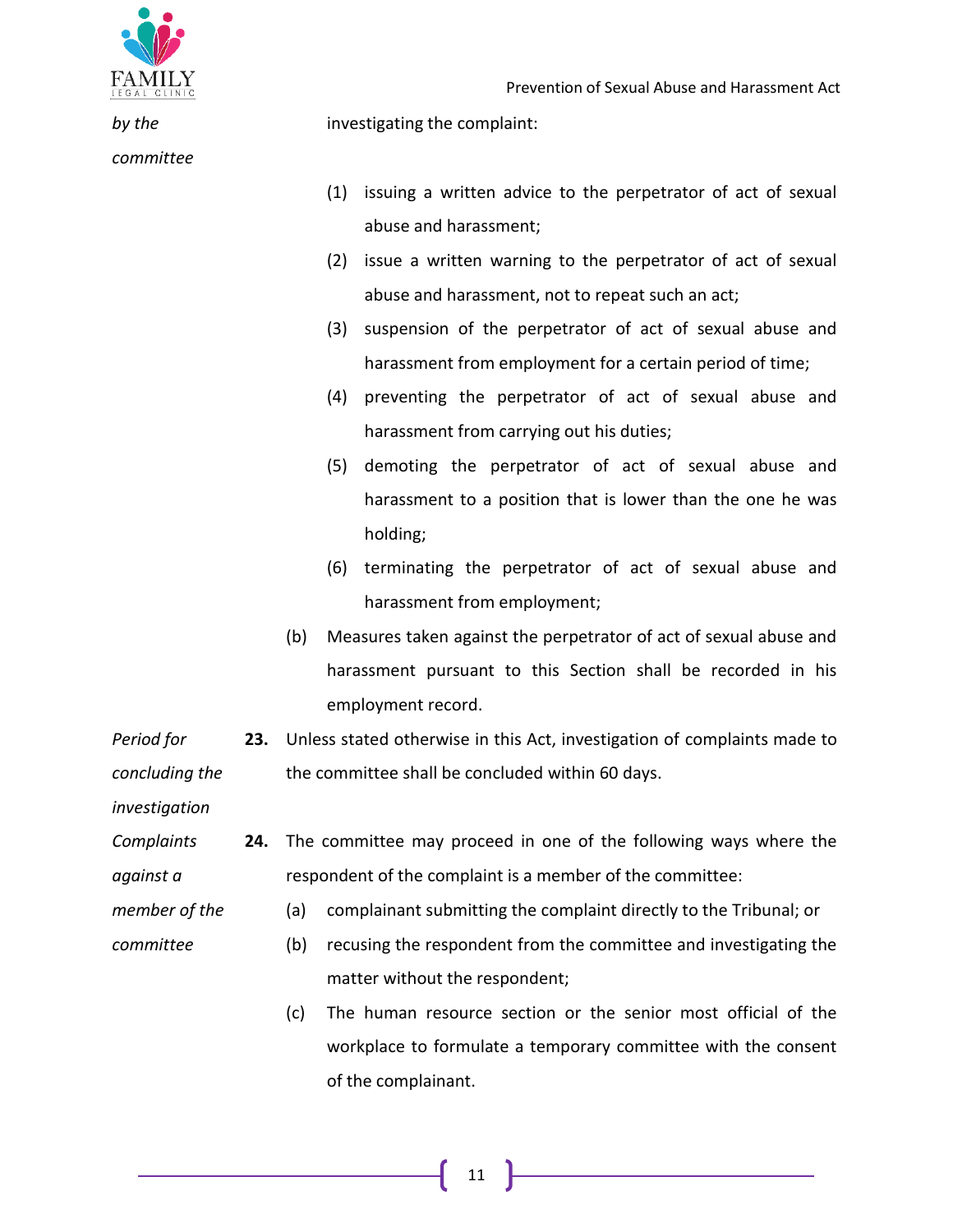

Prevention of Sexual Abuse and Harassment Act

*Penalties for not establishing the committee*

*committee*

- **25.** (a) Places which are required to establish the committee on prevention of sexual abuse and harassment pursuant to Section 17 of this Act shall establish such committees within 6 months from the date this Act comes into force and provide information of it to the Tribunal.
	- (b) Any person has the right to file a complaint with the Tribunal for the failure of a place to establish a committee on prevention of sexual abuse and harassment pursuant to Section 17 of this Act.
	- (c) Where a complaint is made to the Tribunal under subsection (b) of this Section, the matter shall be investigated and if the complaint committee has not been established in the place, such a place or institution shall be fined with Maldivian Rufiyaa 5,000.
- *Submission to the tribunal after the decision of the*  **26.** (a) Where the complainant is not satisfied with the decision of the complaint committee, he has the right to submit the matter to the Tribunal with 180 days from the date the committee makes its decision.
	- (b) The right to submit the matter to the Tribunal under subsection (a) of this Section shall be afforded to any person where the complaint was first submitted to the complaint committee under Section 14 of this Act and the committee had given its decision.
		- (c) Where the respondent is found to have committed an act of sexual abuse and harassment upon investigation by the committee, the complainant shall have the right to initiate a claim in the Tribunal to recover compensation for damages suffered by the complainant as a result of the act.
		- (d) Notwithstanding subsection (b) of this Section, where the committee has not concluded its investigation within 60 day from the date the complaint was made, the complainant shall have the right to submit the complaint directly to the Tribunal.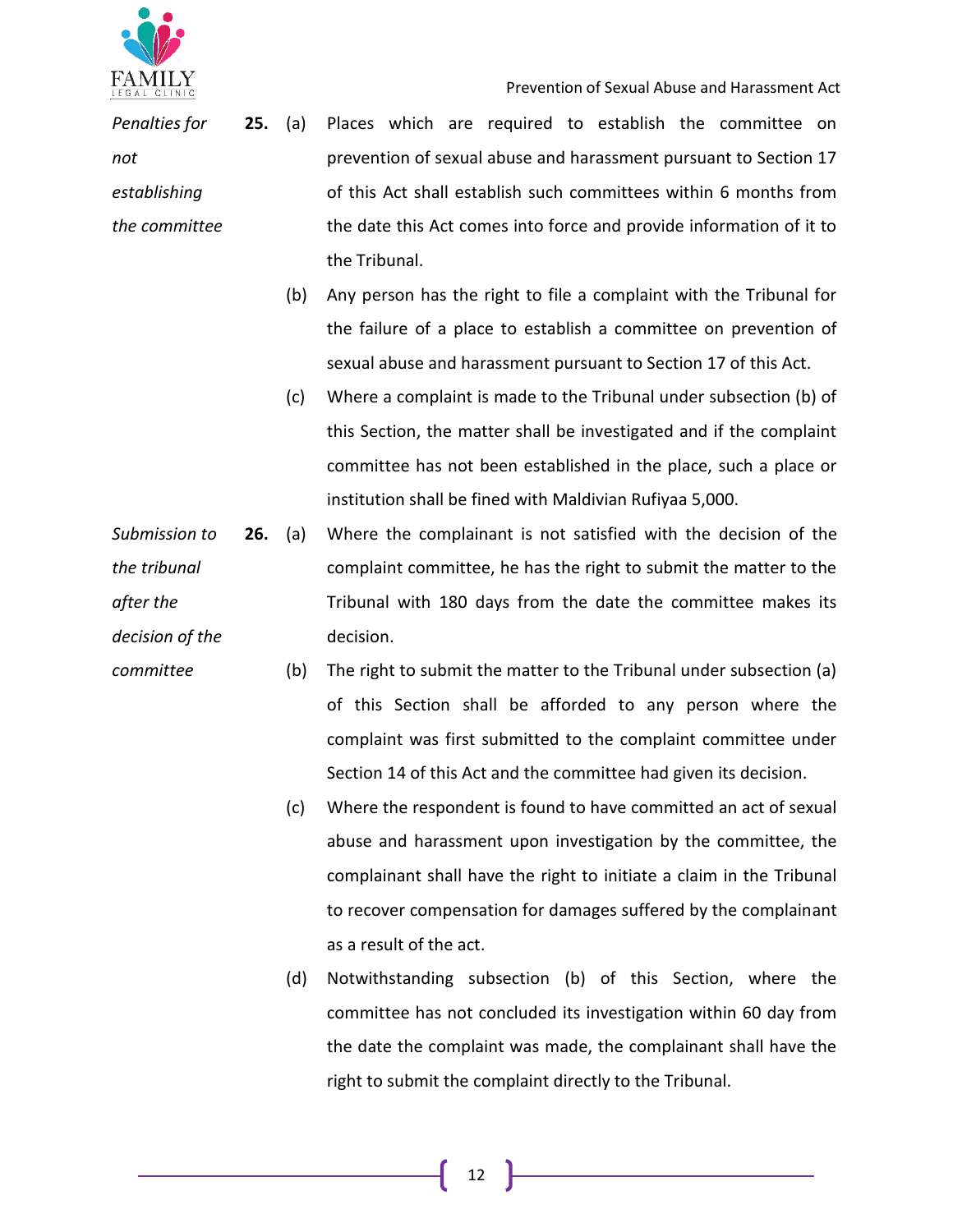

# **CHAPTER 5**

## **SUBMISSION OF CLAIM TO THE TRIBUNAL**

- *Submission of claim to the Tribunal* **27.** The victim of an act of sexual abuse and harassment shall have the right to submit a claim to the Tribunal pursuant to Section 17 (f), or Section 24 (a) or Section 26 (a) or (c) of this Act. *Claims that cannot be submitted to the Tribunal* **28.** (a) A complaint with regards to an act of sexual abuse and harassment cannot be submitted to the Tribunal after 12 months from the date if the incident. (b) Notwithstanding subsection (a) of this Section, where the victim of
	- sexual abuse and harassment is a child, the child may submit such a claim within 12 months from the date he attains the age of 18.

*Being just when deciding the case* **29.** Cases relating to sexual abuse and harassment shall be decided on the basis of natural justice, within the standard prescribed in Section 2 of this Act.

*Period to conclude a*  **30.** Unless specified otherwise in this Act, cases submitted to the Tribunal shall be concluded within 90 days.

*case*

*Hearings in camera* **31.** The Tribunal shall have the discretion not to reveal to the public any information regarding a case where public interest is not applicable or conduct hearings of such cases *in camera*.

*Measure that can be taken* **32.** The Tribunal shall have the power to take the following measures having regard to the gravity of the acts in question, after investigating a case of sexual abuse and harassment:

> (a) decide that the act of the respondent amounts to sexual abuse and harassment, and issue a written instruction in writing to the respondent to immediately cease such acts and not to repeat them;

> (b) order that the victim of sexual abuse harassment be reinstated with any rights he was deprived of due to the act of the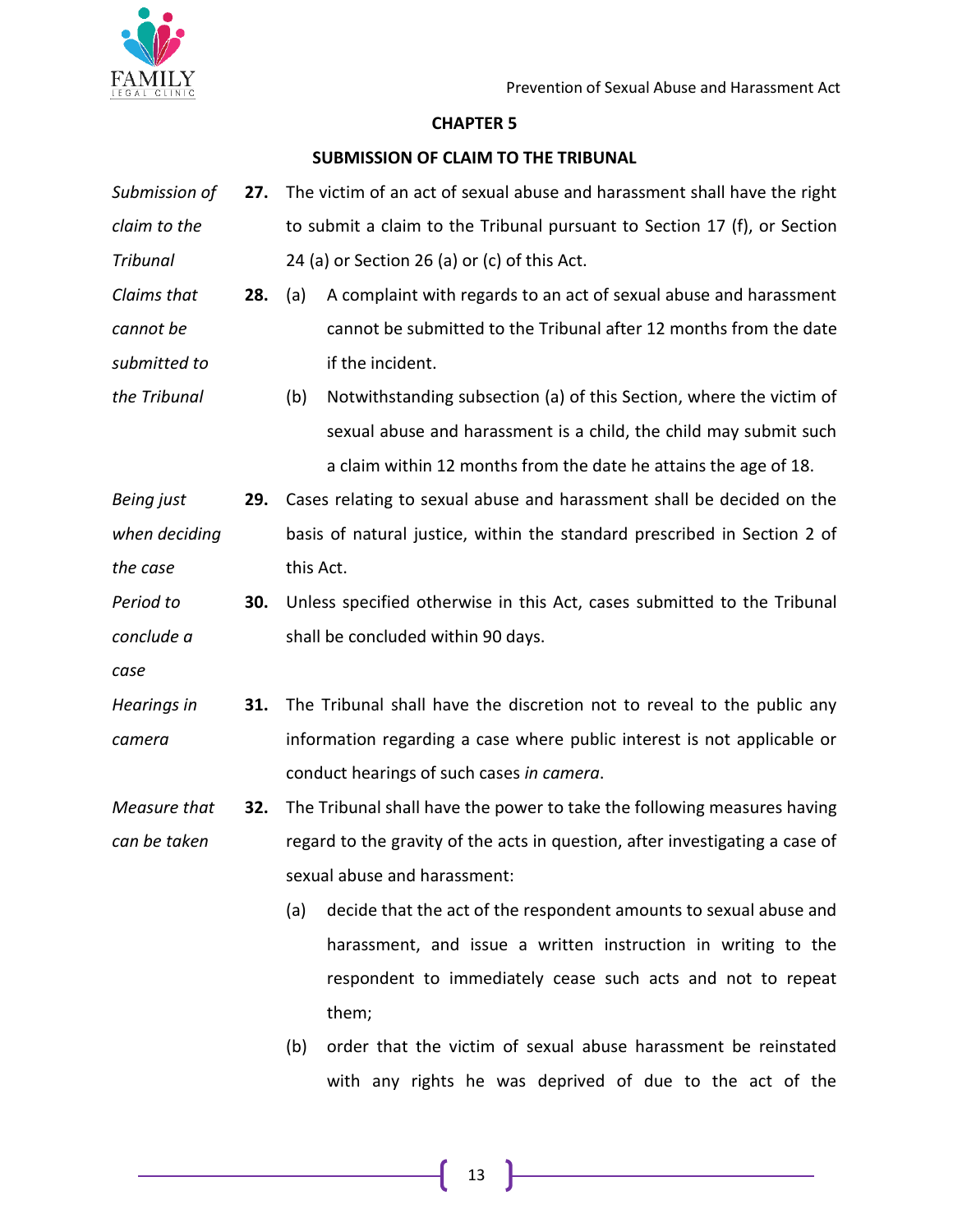

respondent and issue written instructions to that effect;

- (c) where the complainant and the respondent are co-workers; issue written instructions to the employer to take measures to ensure that the respondent does not repeat the acts of sexual abuse and harassment and to ensure that the acts of the respondent be prevented,
- (d) recover compensation for the victim as a result of damages suffered due to the acts of sexual abuse and harassment of the respondent;
- (e) any other measures which the tribunal may deem appropriate.
- *Damages* **33.** The Tribunal shall have regard to the following when recovering compensation for damages suffered by the victim as a result of the act of sexual abuse and harassment:
	- (a) psychological trauma suffered by the victim;
	- (b) loss of employment opportunities or appraisals as a result of the act;
	- (c) loss of opportunities or material damages suffered by a person seeking services of an institution;
	- (d) costs incurred to obtain medical services or psychological help for damages suffered as a result of the act;
	- (e) earnings of the respondent.
- *Damages setoff from wages* **34.** Where a respondent is in breach of an order of the Tribunal under Section 32 of this Act awarding damages to a victim of sexual abuse and harassment, where such an act is proved under this Act, the Tribunal shall have the power to order the respondent's employer to pay damages to the victim after setting-off from the respondent's wages.
- *Appeal* **35.** (a) Unless otherwise specified in this Act, procedures set forth in the Employment Act shall be followed in appealing a decision of the Tribunal under this Act.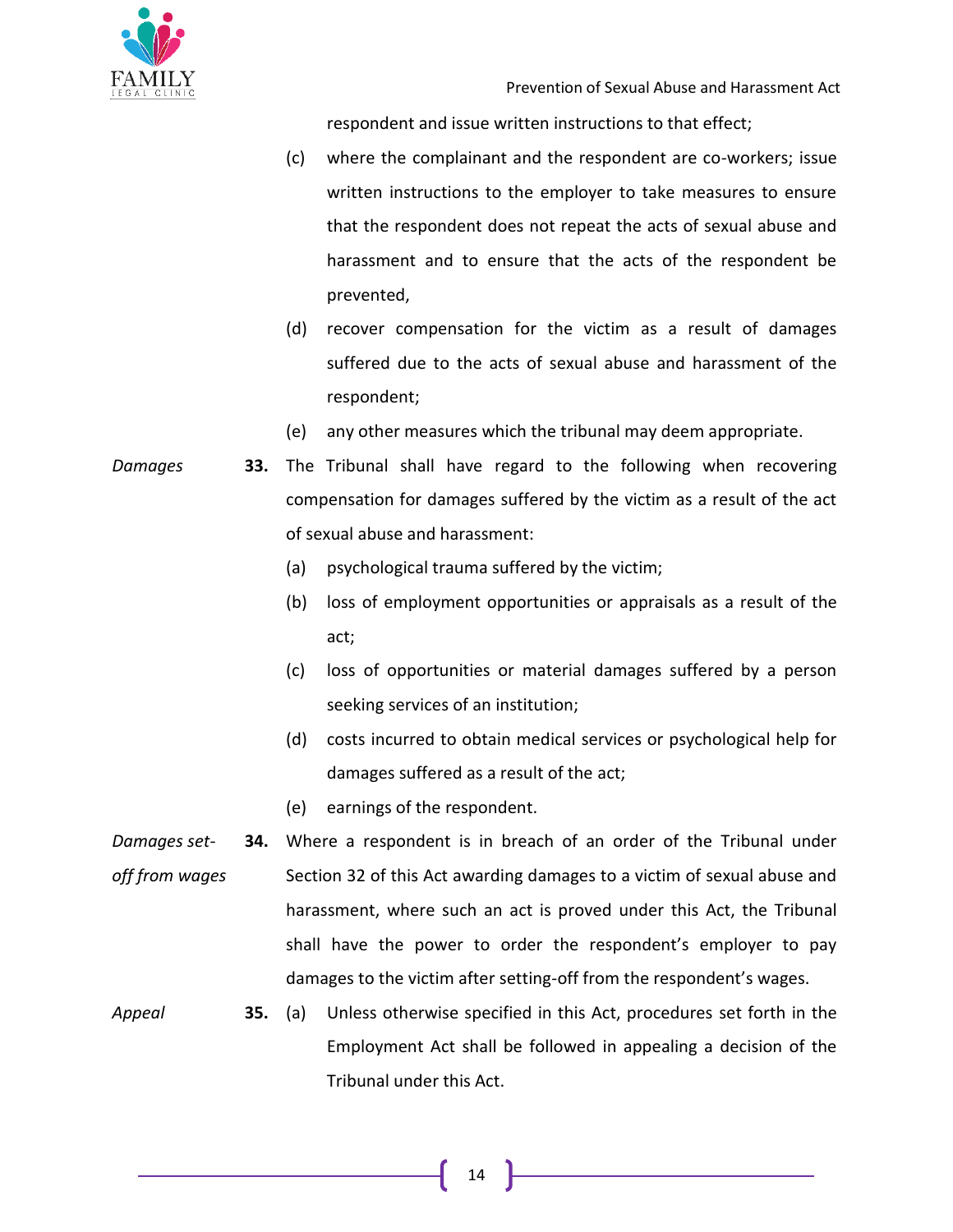

(b) The period for appealing a decision of the Tribunal shall be calculated in accordance with Courts of Judicature Act.

## **CHAPTER 6**

# **OTHERS**

- *Coming into force* **36.** This Act shall come into force on the date it is published in the *gazette* of the government of Maldives.
- *Making and enforcing*  **37.** (a) Human Rights Commission of the Maldives shall make the regulations required to be made under this Act.
- *regulations* (b) The regulations specified in subsection (a) of this Section shall specify how complaints are to be investigated, and the procedures for carrying out investigations by compliant committees established in workplaces and institutions.
	- (c) The regulations stipulated in subsection (a) of this Section shall be made within 3 months from the date this Act comes into force.
- *Definitions* **38.** The following words and phrases shall have the following meanings given to them, unless a contradictory meaning may be inferred from the context:
	- (a) "Act of sexual abuse and harassment" shall have the meaning given to it in Section 2 of this Act. It includes the following acts done without the consent of the victim of sexual harassment:
		- (1) Whistling as a form of harassment;
		- (2) Starring at a sexual organ in manner that will make the victim uncomfortable;
		- (3) Touching any part of the body;
		- (4) Hugging;
		- (5) Lingering after a handshake and squeezing or tickling the hand;
		- (6) Showing pictures, drawings, or videos of sexual acts being performed;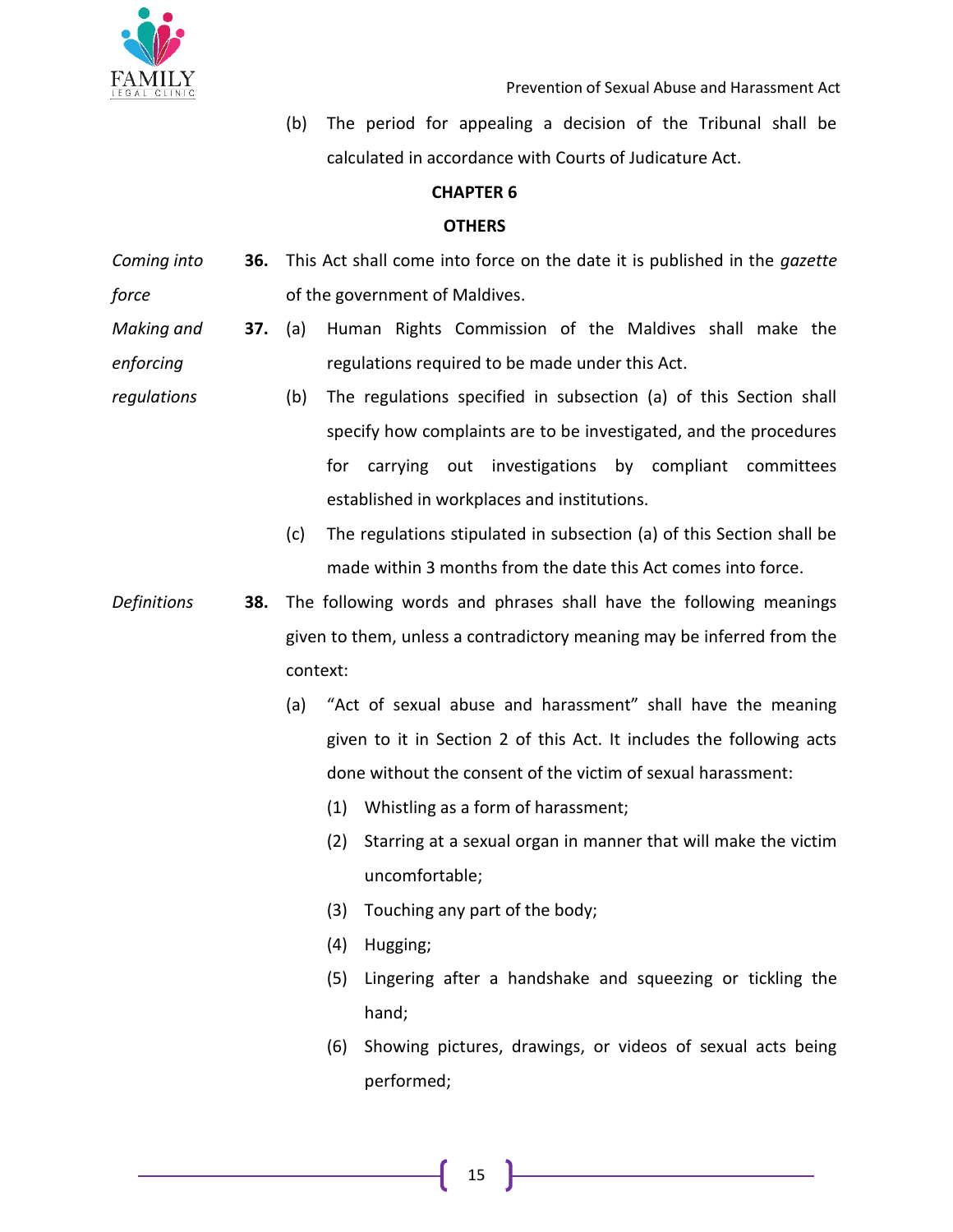

- (7) Making inappropriate jokes about body parts as a form of harassment;
- (8) Direct or indirect propositions which imply that employment may be secured or remaining in employment or appraisals will be granted, or any other benefits due to the employee will be available only if a sexual desire is fulfilled or by acquiescing to acts of sexual abuse and harassment in return.
- (b) "Complainant" shall mean the victim of sexual abuse and harassment.
- (c) "Respondent" shall mean the perpetrator of the act of sexual abuse and harassment.
- (d) "Employer" shall mean the employer and other senior officials of the place of employment.
- (e) "Senior officials of institutions" shall mean the highest rank most official of an institution and other superior officials of the institution.
- (f) "Institution" shall mean educational institutions, jails, children's shelters, shelters for persons with disabilities, drug rehabilitation centres, institutions providing health services, sports centres, social centres and other places that provide services to the public.
- (g) "Persons seeking services of institutions" shall mean students, in relation to an educational institution. If it is any other type of institution, a person who seeks the services of that institution.
- (h) "Committee" or "complaint committee" shall mean the committees established under Section 17 of this Act in workplaces and institutions, for prevention of sexual abuse and harassment.
- (i) "Tribunal" shall mean the Employment Tribunal established under Act number 2/2008 (Employment Act).
- (j) "Acquiesce" shall mean consenting, accepting or agreeing to an act